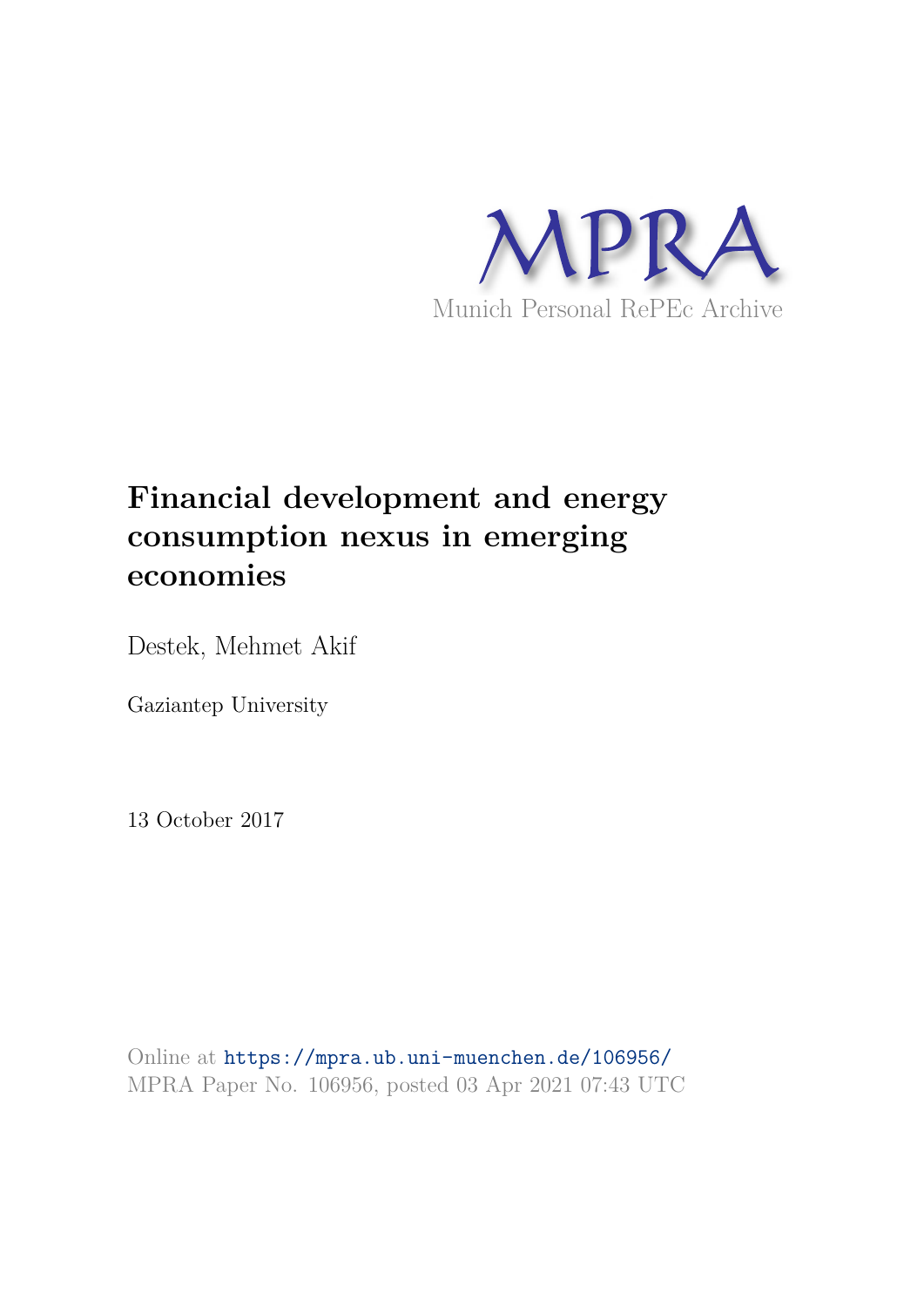#### **Financial development and energy consumption nexus in emerging economies**

Mehmet Akif DESTEK

<sup>1</sup>Department of Economics, Gaziantep University, Gaziantep, Turkey

*[adestek@gantep.edu.tr](mailto:adestek@gantep.edu.tr)*

## **ABSTRACT**

This study aims to examine the relationship between financial development, energy price, real income and energy consumption in 17 emerging economies. In doing so, the financial development has been handled with three different dimensions (banking sector, stock market and bond market i.e) and the effects of each financial development dimension on energy consumption is investigated. For this purpose, the annual data of 1991-2015 is analyzed using with common correlated effect (CCE) estimator to take into account the cross-sectional dependence. The results show that bond market development is the most efficient dimension to reduce the energy consumption.

**Keywords:** Energy consumption; financial development; energy price; cross-sectional dependence; emerging economies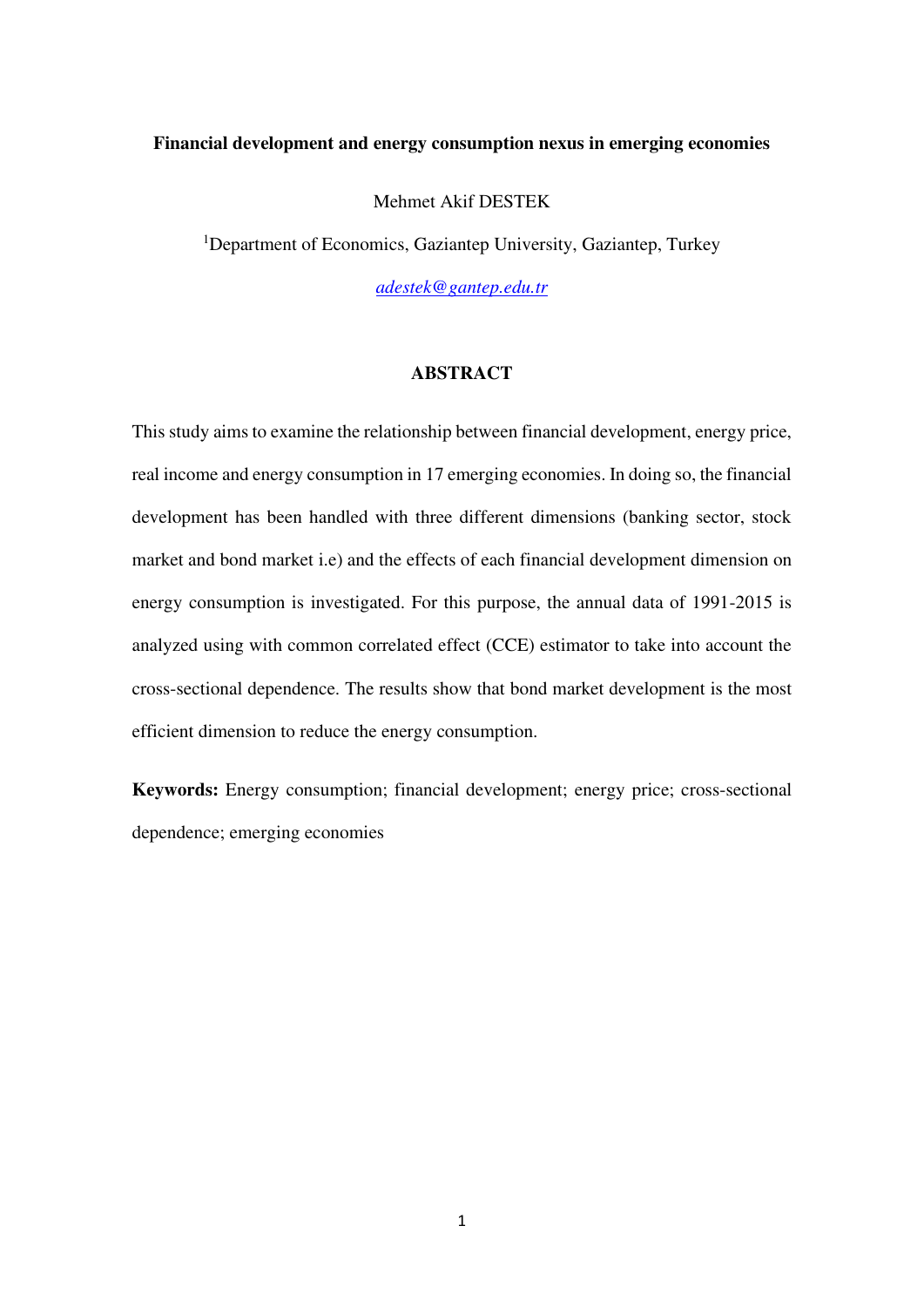#### **1.Introduction**

Resolving the determinants of energy consumption has become the crucial research topic over the last decade. Determining the factors affecting energy demand is crucial to reduce the energy dependence of the countries and to reduce the CO2 emissions that are emitted through energy consumption. In this regard, many studies examine the effect of some control variables on energy demand such as urbanization, industrialization and population growth etc. Financial development is also accepted as one of the most important factor to determine the level of energy demand. Energy demand can be influenced by financial development with various ways. First, financial development facilitates access of consumers to durable goods that increase energy consumption. Second, the businesses benefit from the financial system in terms of access to the financial capital that will allow them to grow their existing business and increase their production which directly affects energy demand. Third, the increased stock market activity with the financial development also creates a wealth effect that affects both consumer and business confidence and increased economic confidence boosts demand for energy-intensive goods.

In energy economics literature, it seems there are contradictory results based on using financial development indicator, using technique and observed country group. For instance, the positive effect of financial development on energy consumption has been found by Sadorsky (2010) for emerging economies, Sadorsky (2011) for European frontier economies, Shahbaz and Lean (2012) for Tunisia, Ozturk and Acaravci (2013) for Turkey, Zeren and Koc (2014) for India, Thailand and Turkey, Aslan et al. (2014) for Middle Eastern countries. However, some studies found the inverse relationship between financial development and energy consumption such as; Islam et al. (2013) for Malaysia, Sbia et al. (2014) for United Arab Emirates, Ali et al. (2015) for Nigeria, Destek (2015)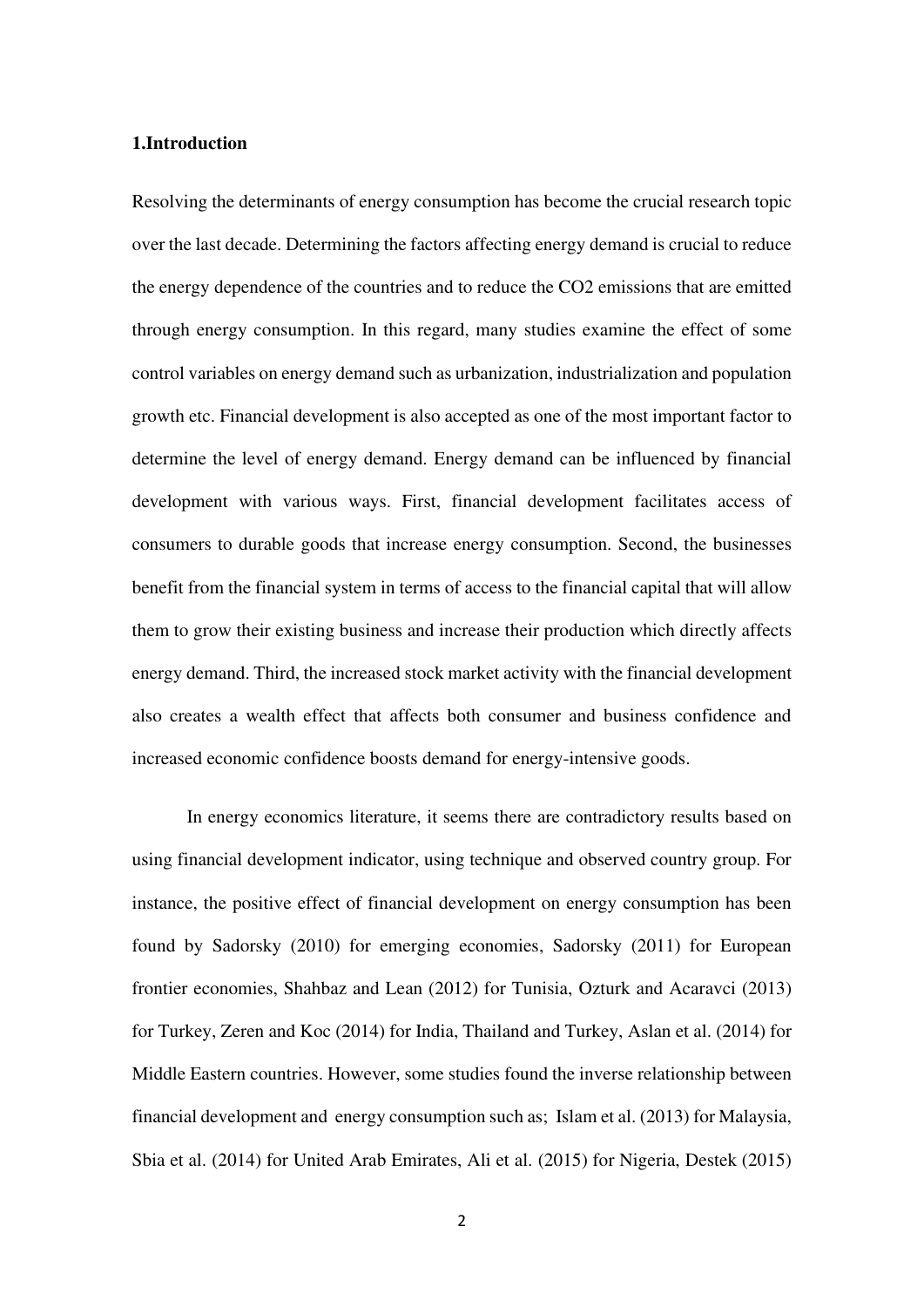for Turkey, Topcu and Payne (2017) for 32 high income countries. Moreover, there are limited studies that confirmed the inverted U-shaped relationship between financial development and energy consumption such as Coban and Topcu (2013) for EU countries and Mahalik et al. (2017) for Saudi Arabia.

Despite the existence of many researches that examine the relationship between financial development and energy consumption, studies that examine the effects of different financial development dimensions on energy consumption are limited. Based on this reason, this study aims to examine the impact of different financial development indicators on energy consumption for the period from 1991 to 2015 in emerging economies. The contribution of this study is twofold. First, to the best of our knowledge, this is the first study to explore the financial development and energy consumption and to compare the different financial development indicators (banking sector, stock market and bond market) on energy demand in emerging economies. Second, to take into account the cross-sectional dependence among emerging economies, this paper uses the second generation panel data methodologies.

## **2.Empirical model and data**

The annual data of 1991-2015 is examined to investigate the relationship between financial development and energy consumption in 17 emerging economies: Brazil, China, Colombia, Czech Republic, Greece, Hungary, Indonesia, Malaysia, Mexico, Peru, Philippines, Poland, Russia, S. Africa, S. Korea, Thailand and Turkey. The panel version of the empirical model is as following;

$$
lnEC_{it} = \delta_0 + \delta_1 lnGDP_{it} + \delta_2 lnEP_{it} + \delta_3 lnFIN_{it} + \varepsilon_{it}
$$
\n(1)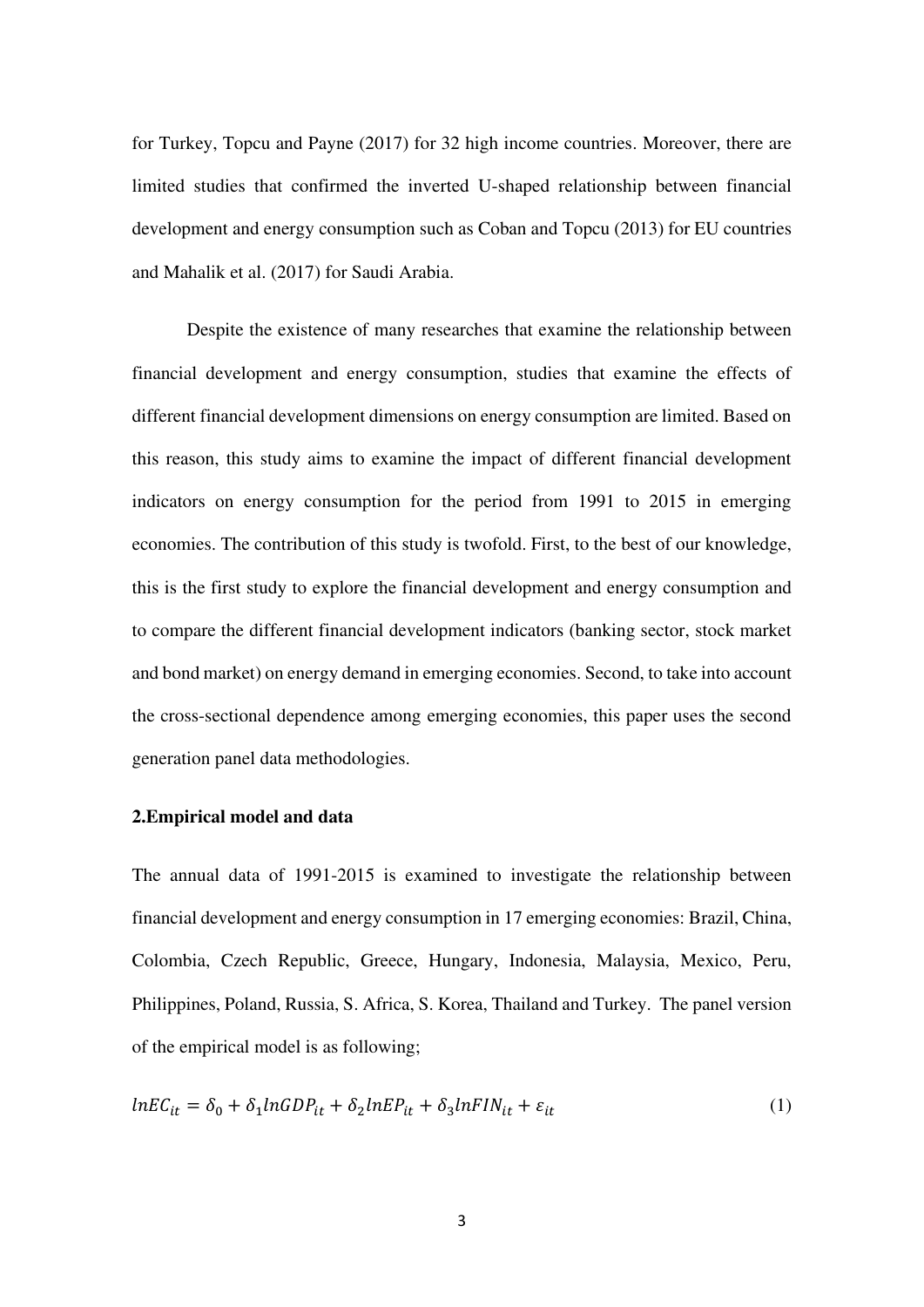where  $t$ ,  $i$  and  $\mu_{it}$  refer to time period, cross-section and residual term, respectively. In addition, EC refers to energy consumption measured in per capita kg of oil equivalent, GDP represents economic growth which is measured in real gross domestic per capita in 2010 constant US dollars, EP indicates the energy prices and measured in Brent crude oil price of 2010 constant US dollars and FIN represents the financial development index which includes three sub indices and overall financial development index (FD). The financial development index includes banking sector development index (FD1), stock market development index (FD2) and bond market development index (FD3). The banking sector development index is constructed with using deposit money bank assets to GDP, financial system deposit to GDP, liquid liabilities to GDP and private credit by deposit money banks to GDP. The stock market development index covers the stock market capitalization to GDP, stock market turnover ratio and stock market total value traded to GDP. The bond market development index includes the outstanding domestic private debt securities to GDP, the outstanding domestic public debt securities to GDP, the outstanding international private debt securities to GDP and the outstanding international public debt securities to GDP. Following the studies of Tang and Tan (2014), Shahbaz et al. (2016) and Topcu and Payne (2017), the financial development index and the sub indices are computed with principal component analysis (PCA). The data of EC and GDP were obtained from WDI (World Development Indicators) of World Bank. Moreover, the series of FD indicators were downloaded from GFDD (Global Financial Development Database) of World Bank. Finally, the data of EP was extracted from British Petroleum Statistical Review database.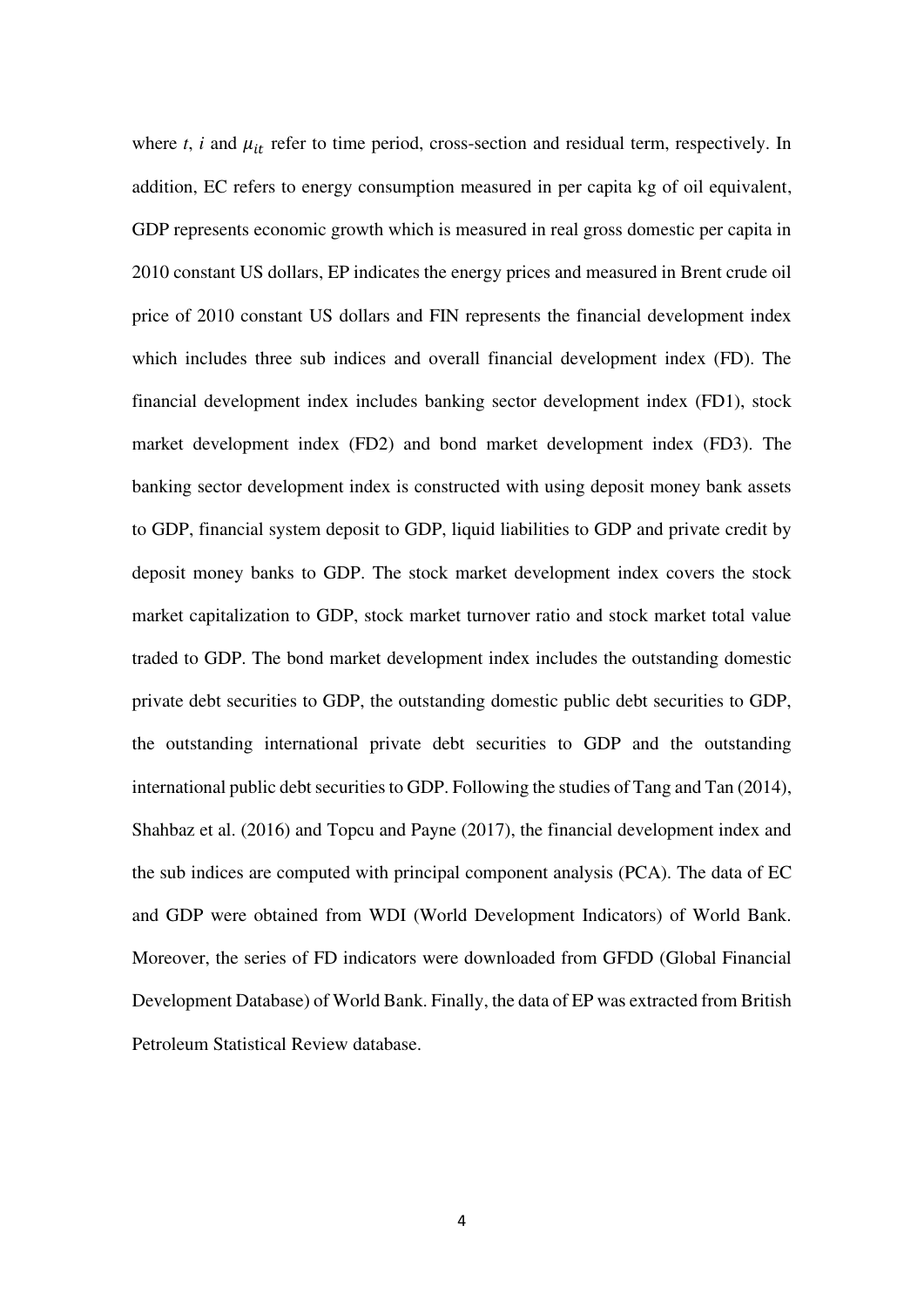#### **3. Methodology and empirical results**

In recent years, with the developments of econometric techniques, it has become important to examine the shock reflectance between countries in panel data analyzes. Therefore, in this study, we first examine the cross-sectional dependence among emerging economies using with cross-sectional dependence test (CD hereafter) of Pesaran (2004). The CD test is computed as follows;

$$
CD = \sqrt{\frac{2T}{N(N-1)}} \sum_{i=1}^{N-1} \sum_{j=i+1}^{N} (\hat{\rho}_{ij}) N(0,1)
$$
 (2)

where *N* and *T* states respectively the cross-section dimension and the time period. In addition,  $\hat{p}_{ij}$  is the sample estimate of the pairwise correlation of the residuals.

The cross-sectional dependence test results are shown in Panel A of Table 1. According to the results, the null of there is no cross-sectional dependence among countries can be rejected strongly. This result means that a shock in one of the emerging country may easily be transmitted to the other countries.

#### **[INSERT TABLE 1 HERE]**

After determining the validity of cross-sectional dependence, we should use a second generation panel unit root test which allows the cross-sectional dependence. In this direction, the CIPS unit root test of (Pesaran, 2007) is used to examine the stationary properties of variables. The construction of CIPS unit root test as follows;

$$
CIPS (N, T) = \left(\frac{1}{N}\right) \sum_{i=1}^{N} t_i (N, T) \tag{3}
$$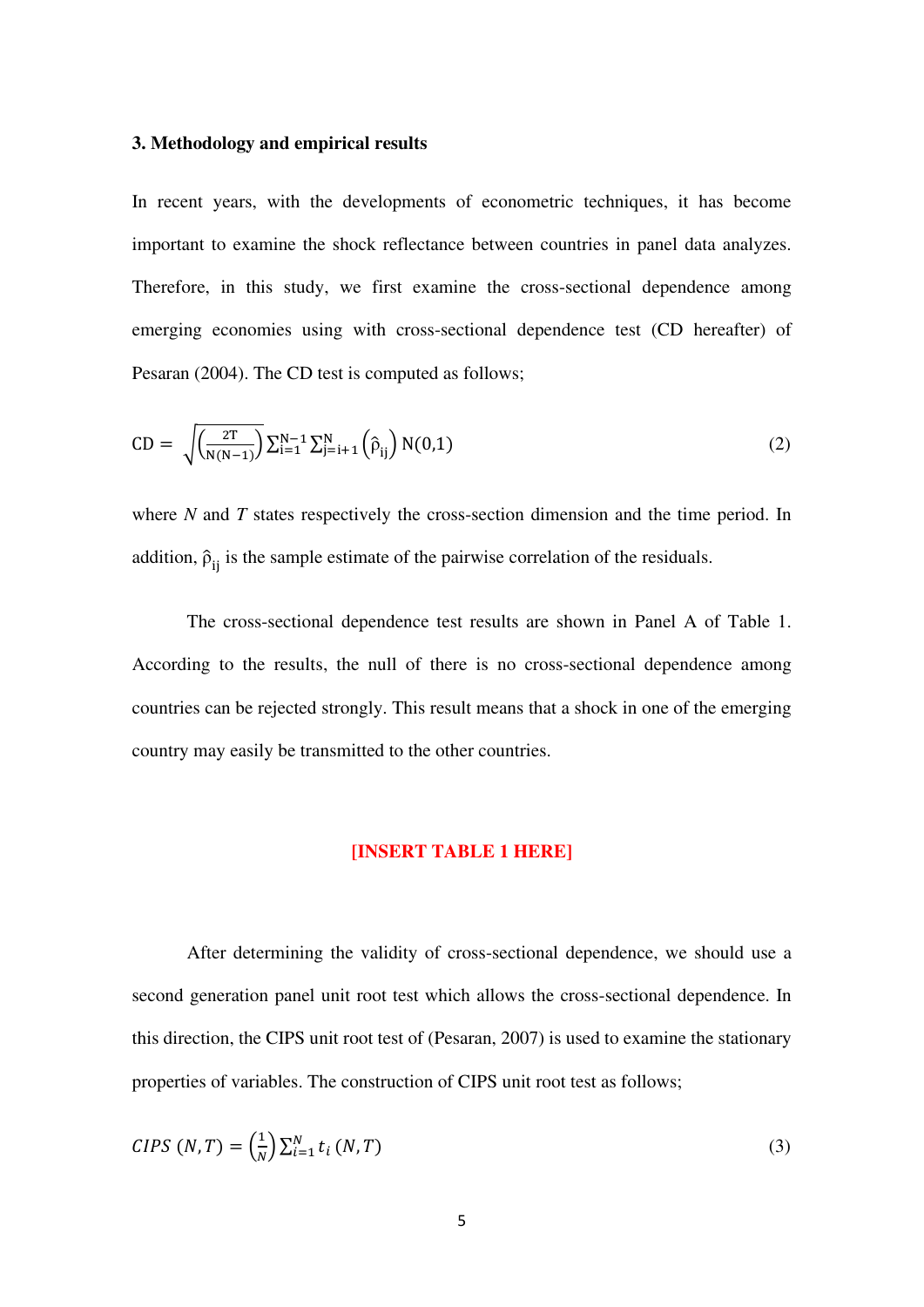where *CIPS* (*N, T*) is the cross-sectional augmented form of IPS panel unit root test and *t*-statistics are obtained with the computation of individual ADF statistics. To sum up, CIPS statistic is retrieved from the average of CADF statistic for each cross-section.

The results of the CIPS unit root test are also illustrated in Panel B of Table 1. As a seen in Table 1, the null hypothesis of unit root is not rejected at the level form of variables. However, the null hypothesis can be rejected at the first differenced form and all series have become stationary.

In the third step of analysis, we utilized with the mean group (MG) estimation method of Pesaran and Smith (1995) which allows the heterogeneity in the panel. The MG estimation is based on the equation as follows;

$$
\hat{\delta}_{MG} = N^{-1} \sum_{i=1}^{N} \hat{\delta}_i \tag{4}
$$

where  $\delta_{MG}$  is the mean group coefficient and  $\delta_i$  is the ordinary least squares (OLS) estimation of each cross-section.

The mean group estimation results are presented in Table 2. In all models, the coefficient of real GDP per capita is positive and statistically significant. However, the increasing energy prices negatively affect the energy consumption per capita. When the financial development index evaluated, it seems the coefficient of both overall financial development index and stock market development index are statistically insignificant. On the other hand, both the coefficient of banking market development and bond market development are negative and statistical significant.

# **[INSERT TABLE 2 HERE]**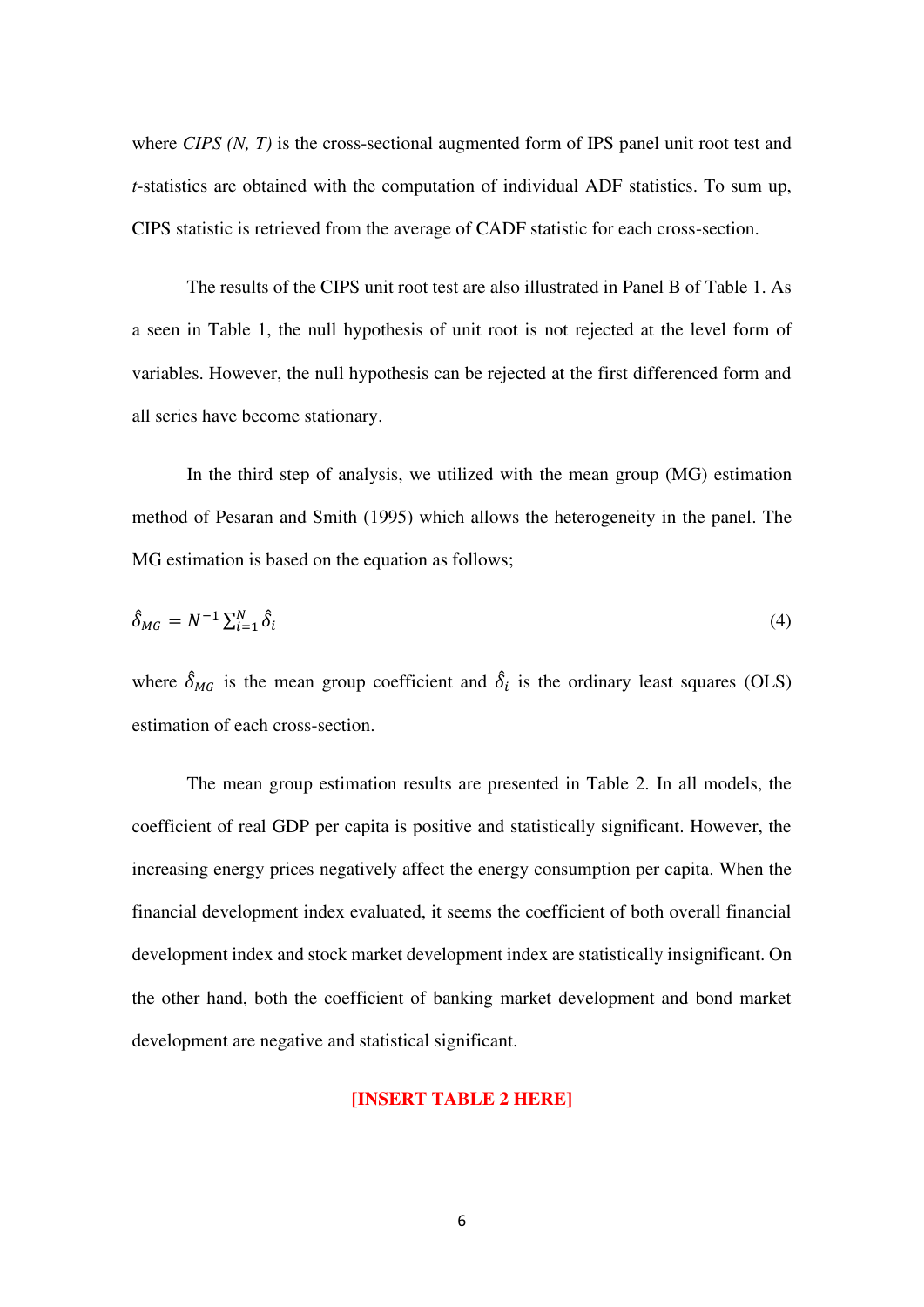In the final step of the analysis, we utilized with the common correlated effect of mean group (CCE-MG) estimation method of (Pesaran, 2006) which allows both the heterogeneity and cross-sectional dependence. Based on the main panel model of this study (Eq. 1), the residual term  $(\varepsilon_{it})$  is a multifactor residual term and constructed as follows;

$$
e_{it} = \lambda_i' U F_t + u_{it} \tag{5}
$$

where  $UF_t$  is the  $m \times 1$  vector of unobserved common factors. In addition Pesaran (2006) utilizes with cross-sectional averages to deal with cross-sectional dependence of residuals as observable proxies for common factors such as  $\overline{lnX_t} = \frac{1}{N}$  $\frac{1}{N} \sum_{i=1}^{N} lnX_{it}$ . Finally, obtained regression model is as follows;

$$
ln EC_{it} = \delta_0 + \delta_1 ln GDP_{it} + \delta_2 ln EP_{it} + \delta_3 ln FD_{it} + \gamma_0 \overline{ln EC_{it}} + \gamma_1 \overline{ln GDP_{it}} + \gamma_2 \overline{ln EP_t} + \gamma_3 \overline{ln FD_{it}} + e_{it}
$$
\n(6)

Pesaran (2006) indicates that OLS estimators of the individual slope coefficients of CCE =  $(\delta_1, \delta_2, \delta_3)$  are called as "common correlated effect" estimators.

#### **[INSERT TABLE 3 HERE]**

As illustrated in Table 3, according to the CCE-MG estimation results, real income per capita positively affects the energy consumption. Similar to the MG results, the coefficient of energy price is negative but statistically insignificant. In addition, unlike the MG results, the CCE-MG results show that only the coefficient of the bond market development index is statistically significant. Based on the fact that the CCE-MG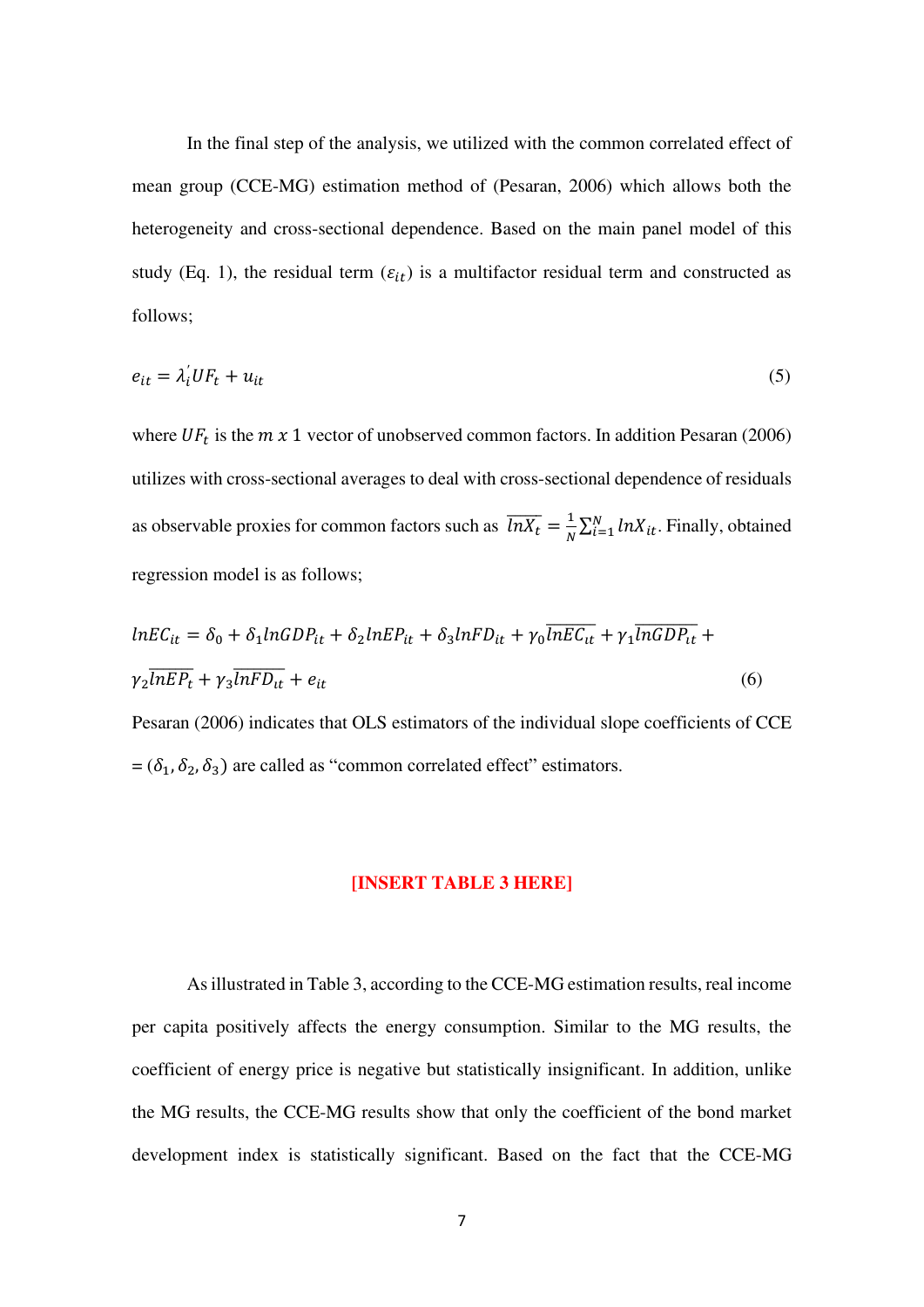estimation method allows the cross-sectional dependence, the CCE-MG estimation results are more robust than MG estimation results therefore it can be said that bond market development is the most efficient indicator to reduce the energy consumption.

#### **4.Conclusions and policy implications**

This study aims to examine the relationship between financial development energy consumption in 17 emerging economies: Brazil, China, Colombia, Czech Republic, Greece, Hungary, Indonesia, Malaysia, Mexico, Peru, Philippines, Poland, Russia, S. Africa, S. Korea, Thailand and Turkey. For this purpose, the annual data for the period from 1991 to 2015 is investigated using with second generation panel data methodologies to consider the cross-sectional dependence among emerging economies. In doing so, energy price and real income are also used as control variable.

The empirical results show that there is the cross-sectional dependence among emerging economies. It means that a shock in one of the emerging country may spill-over the other countries. Based on the mean-group estimation results, we found that the real income is positively correlated with energy consumption and the energy price negatively affects energy consumption. In addition, banking market development and bond market development have negative and statistical significant effect on energy consumption. In order to take into account the cross-sectional dependence and to assess the robustness of the mean group results, we also utilized with common correlated effect estimator and found that only the coefficient of the bond market development index is negative and statistically significant.

Regarding the policy implication, it can be said that the developments in the financial system of emerging economies and the policies to reduce energy demand do not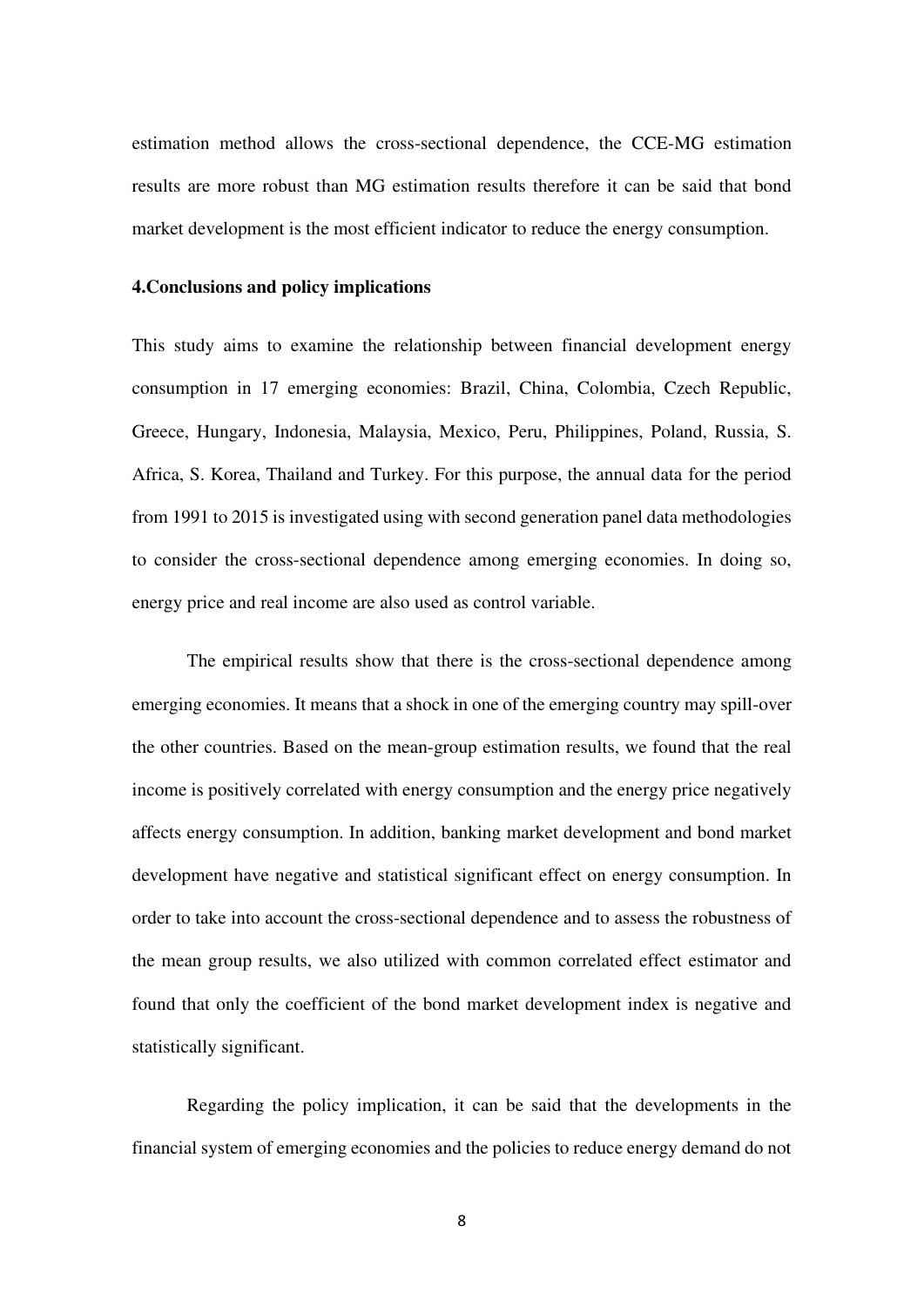contradict. Moreover, the developments in the bond market benefit the more efficient use of energy. On the other hand, the development of banking and stock markets should also be directed towards investments that enhance energy efficiency and access to environmentally friendly technologies.

### **References**

- Ali, H. S., Yusop, Z. B., and Hook, L. S. 2015. Financial development and energy consumption nexus in Nigeria: An application of ARDL bound testing approach. *International Journal of Energy Economics and Policy*, 5(3).
- Aslan, A., Apergis, N., and Topcu, M. 2014. Banking development and energy consumption: Evidence from a panel of Middle Eastern countries. *Energy*, *72*, 427- 433.
- Çoban, S., and Topcu, M. 2013. The nexus between financial development and energy consumption in the EU: A dynamic panel data analysis. *Energy Economics*, *39*, 81- 88.
- Destek, M. A. 2015. Energy consumption, economic growth, financial development and trade openness in Turkey: Maki cointegration test. *Bulletin of Energy Economics,*  3(4), 162-168.
- Islam, F., Shahbaz, M., Ahmed, A. U., and Alam, M. M. 2013. Financial development and energy consumption nexus in Malaysia: a multivariate time series analysis. *Economic Modelling*, 30, 435-441.
- Mahalik, M. K., Babu, M. S., Loganathan, N., and Shahbaz, M. 2017. Does financial development intensify energy consumption in Saudi Arabia?. *Renewable and Sustainable Energy Reviews*, 75, 1022-1034.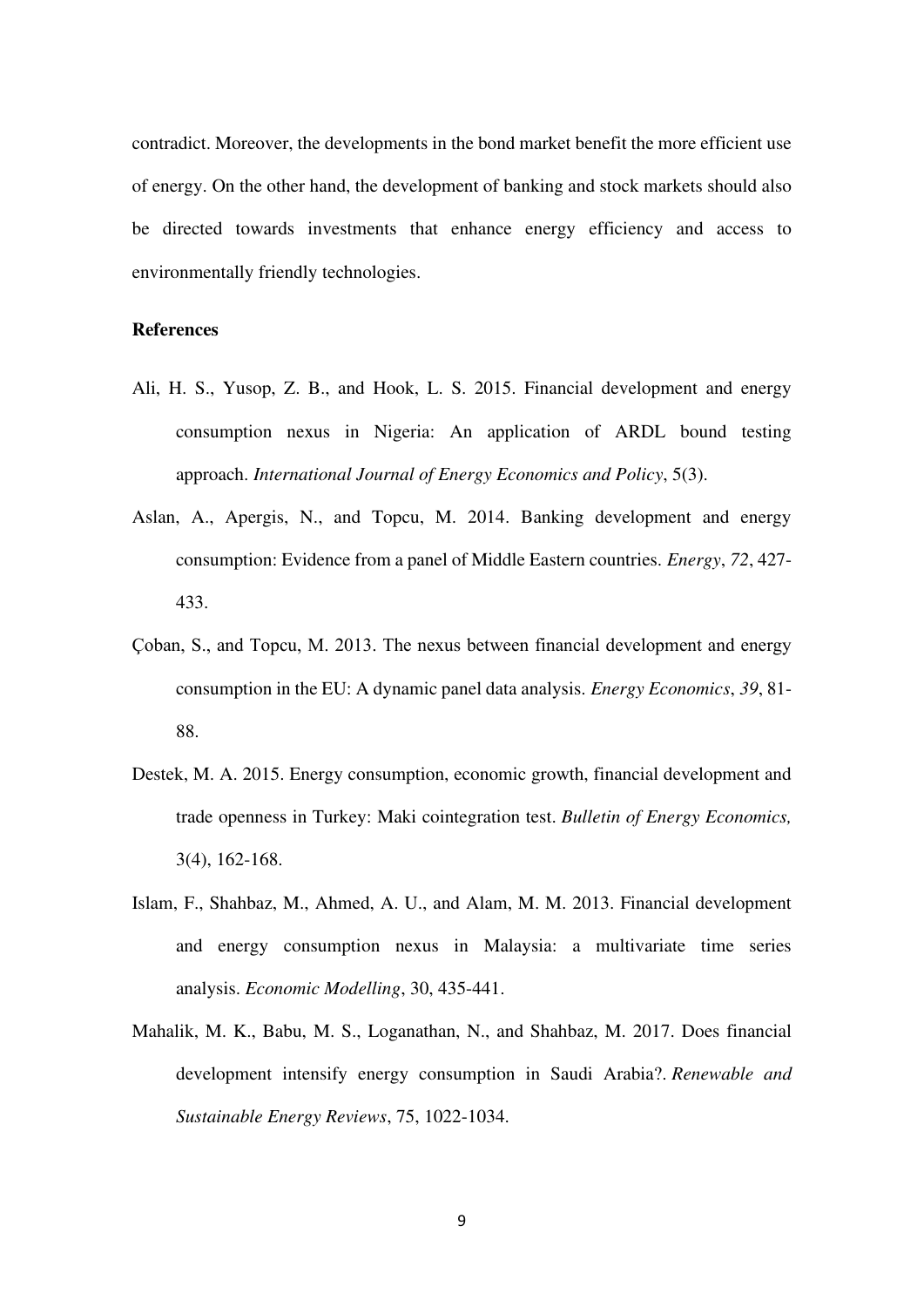- Ozturk, I., and Acaravci, A. 2013. The long-run and causal analysis of energy, growth, openness and financial development on carbon emissions in Turkey. *Energy Economics*, 36, 262-267.
- Pesaran, M. H. 2004. General diagnostic tests for cross section dependence in panels. Cambridge Working Papers in Economics No. 0435, University of Cambridge, June 2004.
- Pesaran, M. H. 2006. Estimation and inference in large heterogeneous panels with a multifactor error structure. *Econometrica*, *74*(4), 967-1012.
- Pesaran, M. H. 2007. A simple panel unit root test in the presence of cross-section dependence. *Journal of Applied Econometrics*, *22*(2), 265-312.
- Pesaran, M. H., and Smith, R. 1995. Estimating long-run relationships from dynamic heterogeneous panels. *Journal of econometrics*, *68*(1), 79-113.
- Sadorsky, P. 2010. The impact of financial development on energy consumption in emerging economies. *Energy policy*, *38*(5), 2528-2535.
- Sadorsky, P. 2011. Financial development and energy consumption in Central and Eastern European frontier economies. *Energy Policy*, *39*(2), 999-1006.
- Sbia, R., Shahbaz, M., and Hamdi, H. 2014. A contribution of foreign direct investment, clean energy, trade openness, carbon emissions and economic growth to energy demand in UAE. *Economic Modelling*, *36*, 191-197.
- Shahbaz, M., and Lean, H. H. 2012. Does financial development increase energy consumption? The role of industrialization and urbanization in Tunisia. *Energy policy*, *40*, 473-479.
- Shahbaz, M., Shahzad, S. J. H., Ahmad, N., and Alam, S. 2016. Financial development and environmental quality: The way forward. *Energy Policy*, *98*, 353-364.